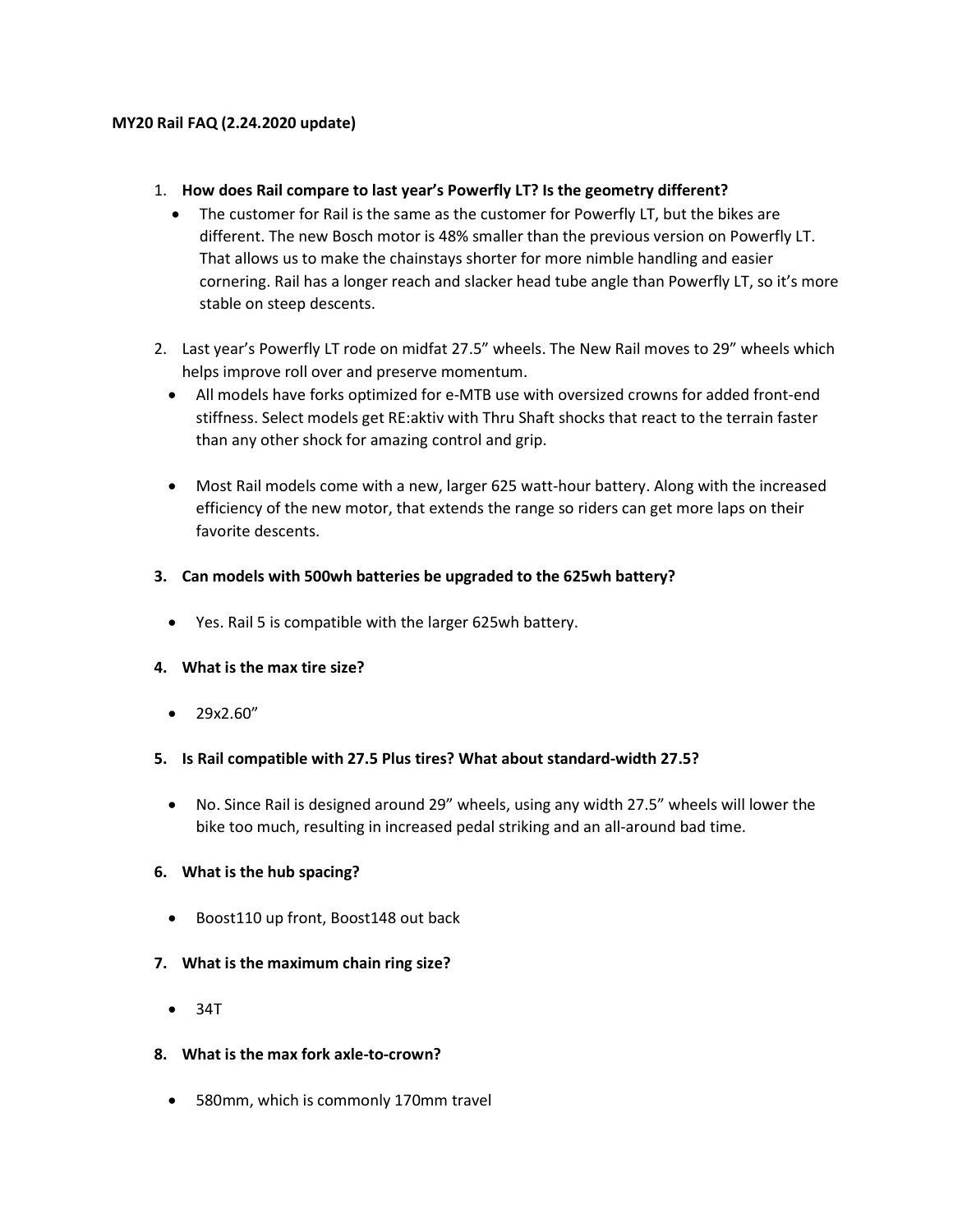## 9. In which Mino Link position does the bike ship?

• Low

### 10. What size is the seat post clamp?

Rail uses a 36.4mm seat collar.

### 11. What is the rear brake mount? What is the max rotor size?

180mm mount, 203mm compatible

### 12. Can I use a shock with a longer stroke to increase the rear travel?

 No. Doing so will void the warranty. The seat stay will smash the back of the seat tube under full compression.

#### 13. How much dropper post insertion length does the frame have?

- $\bullet$  Small 220mm
- Medium 230mm
- Large 260mm
- X-Large 300mm

#### 14. Are these bikes tubeless compatible? What additional parts are required?

| <b>Model</b> | <b>Included TLR Parts</b>              | lNotes                                     | TLR strip | <b>TLR valve</b> | TLR sealant (3oz bottle) |
|--------------|----------------------------------------|--------------------------------------------|-----------|------------------|--------------------------|
| Rail 5       | wheels, tires, strips                  | ladd valves and sealant                    | Included  | 546195           | 1582231                  |
| Rail 7       | wheels, tires, strips                  | ladd valves and sealant                    | Included  | W527257          | 582231                   |
| Rail 9       | wheels, tires, strips                  | ladd valves and sealant                    | Included  | W527257          | 582231                   |
| Rail 9.7     | wheels, tires, strips, valves, sealant | sealant in NIP box, does not include tubes | Included  | Included         | <b>Included</b>          |
| Rail 9.8     | wheels, tires, strips, valves, sealant | sealant in NIP box, does not include tubes | Included  | Included         | <b>Included</b>          |
| Rail 9.9     | wheels, tires, strips, valves, sealant | sealant in NIP box, does not include tubes | Included  | <b>Included</b>  | <b>Included</b>          |

#### 15. What if I need to replace the battery or battery cover?

 Rail uses a stock Bosch Powertube battery. The frame cover and battery are one-piece, but can be separated. Trek will sell frame color-matched covers through Trek retailers for replacement or for those that want to have a second battery that can be swapped out quickly.

#### 16. What if the battery feels difficult to remove or install?